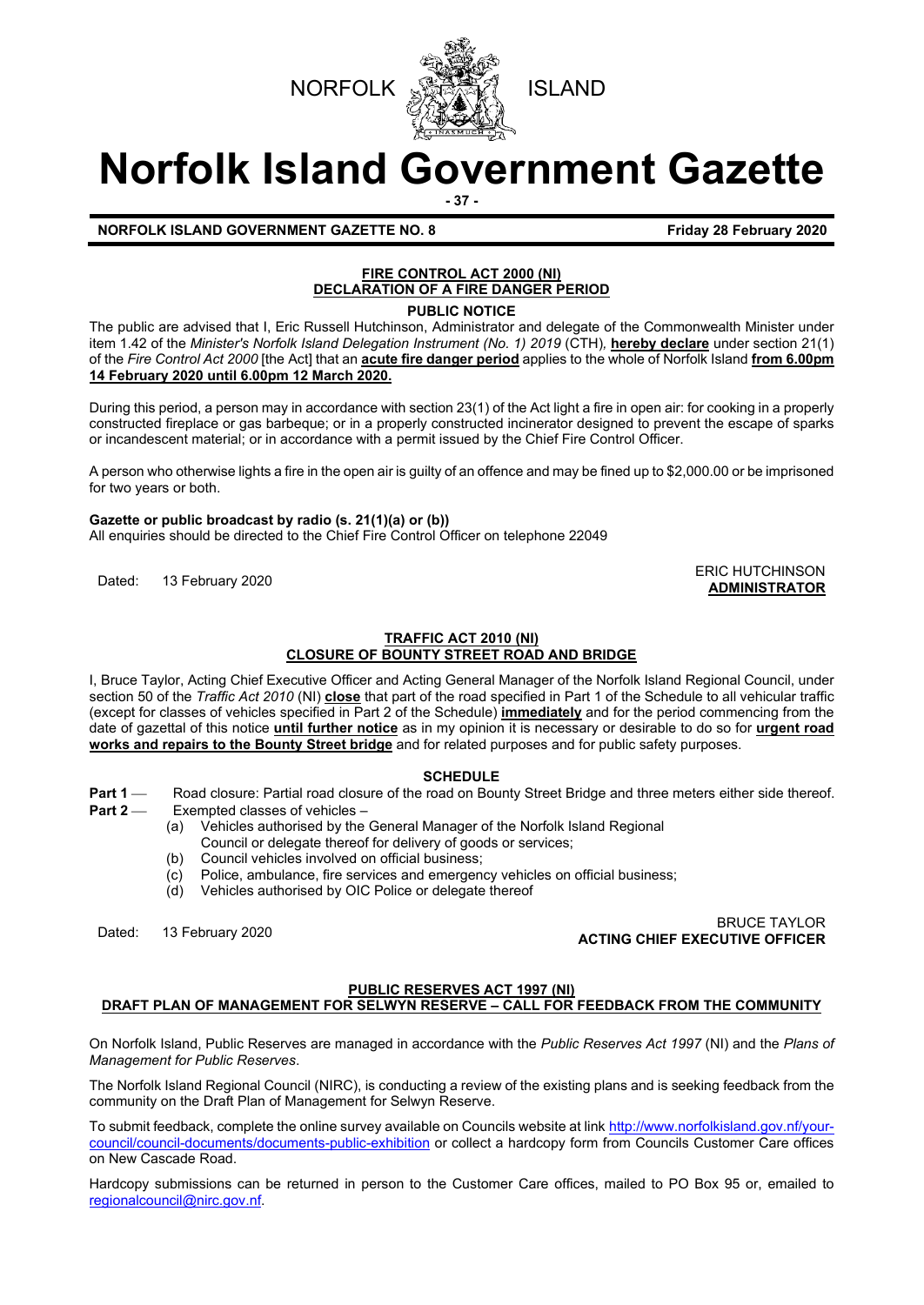The public submission period is for 56 days and closes at 4:00pm on 16 March 2020. For more information, please contact Senior Environmental Officer Jim Castles by emailing *im.castles@nirc.gov.nf* or telephone Customer Care on local free call 0100.

Dated: 15 January 2020 JIM CASTLES **SENIOR ENVIRONEMTNAL OFFICER**

#### **TRAFFIC ACT 2010 (NI)**

# **TEMPORARY CLOSURE OF ROAD FOR ROAD WORKS**

#### **CULVERT PIPE REPLACEMENT AND REPAIR**

### **ANSON BAY ROAD – SECTION OF HEADSTONE ROAD TO THE GUN CLUB ON ANSON BAY ROAD**

I, **BRUCE TAYLOR**, Acting Chief Executive Officer and Interim General Manager of the Norfolk Island Regional Council, under section 50 of the *Traffic Act 2010* (NI) **close** that part or parts of the road specified in Part 1 of the Schedule to all vehicular traffic (except any vehicle specified in Part 2 of the Schedule) for and during the period **8.00am to 4.00pm on and from Tuesday 7 January 2020 through to Friday 1 May 2020** as necessary for public safety purposes and as I am of the opinion it is necessary or desirable to do so in order to carry out **CULVERT PIPE REPLACEMENT AND REPAIR**.

#### **SCHEDULE**

**Part 1** – Part Road Closure: That part of Anson Bay Road, from a section of Headstone Road to the Gun Club on Anson Bay Road, for the purpose of culvert/pipe replacement and repair as shown on the attached plan and map. The start and end of the road works site to be as officially signposted by the Council or as directed by Council workers at the works site or as directed by police from time to time during the period which from time to time may be a closure of all of the road or a closure of only a part of the road or a closure of one or more carriageways of Anson Bay Road as needed for the culvert works.

**Part 2** - Exempted classes of vehicles –

- (a) Vehicles and plant authorised by the Interim General Manager of the Norfolk Island Regional Council or delegate thereof for delivery of goods or services;
- (b) Council vehicles and plant involved on official business;
- (c) Police, ambulance, fire services and emergency vehicles on official business;
- (d) Vehicles authorised by OIC Police or delegate thereof.



#### Dated: 2 December 2019 BRUCE TAYLOR **ACTING CHIEF EXECUTIVE OFFICER**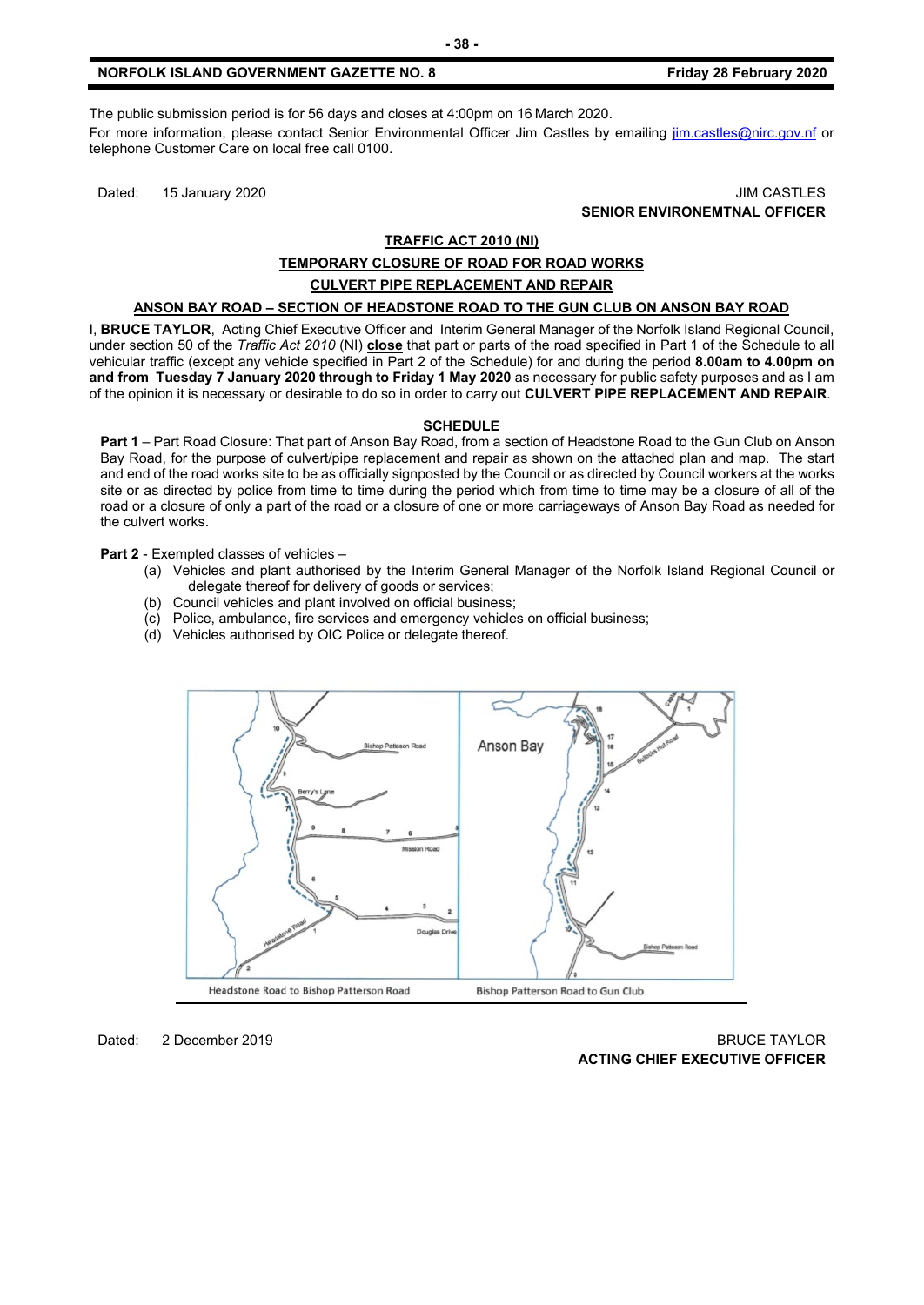#### **NORFOLK ISLAND GOVERNMENT GAZETTE NO. 8 Friday 28 February 2020**

### **TRAFFIC ACT 2010 (NI)**

## **TEMPORARY CLOSURE OF ROAD: MOVEMENT OF WIDE AND HEAVY VEHICLES MARSHS ROAD FROM STOCKYARD ROAD TO BALL BAY**

I, **LOTTA JACKSON**, Chief Executive Officer and General Manager of the Norfolk Island Regional Council, under section 50 of the *Traffic Act 2010* (NI), temporarily close that part or parts of the road specified in Part 1 of the Schedule to all vehicular traffic (except any vehicle specified in Part 2 of the Schedule) **for a 24 hour period each day from 6:00am from Wednesday 9 October 2019 to 6:00am on Tuesday 31 March 2020** as I am of the opinion it is necessary or desirable to do so for public safety purposes and to enable Boral Resources QLD Pty Limited to receive and move vehicles, plant, equipment and materials from Ball Bay's temporary groyne involving the operation of wide and heavy vehicles and for related purposes.

#### **SCHEDULE**

- Part 1 Partial Road Closure: That part or parts of the roads comprising Marshs Road from Stockyard Road to Ball Bay.<br>Part 2 Exempted classes of vehicles: Exempted classes of vehicles:
	- (a) Vehicles and plant authorised by the General Manager of the Norfolk Island Regional Council or delegate thereof for delivery of goods or services;
	- (b) Council vehicles and plant involved on official business;
	- (c) Police, ambulance, fire services and emergency vehicles on official business;
	- (d) Vehicles authorised by OIC Police or delegate thereof;
	- (e) Fuel and Gas supply vehicles.

Dated: 12 September 2019 LOTTA JACKSON **CHIEF EXECUTIVE OFFICER**

#### **FULL TIME POSITION VACANT**

Norfolk Island Regional Council is seeking applications from enthusiastic, suitable persons to join the Council team. The relevant Position Description listing the full set of key accountabilities and competencies are available from our website <http://www.norfolkisland.gov.nf/your-council/working-council>

#### **Job Number: NIRC201920-23 – Vacant position**

**Customer Service Officer Liquor Bond (1064) -** \$48,143.75 per annum

To provide Liquor Bond customers with both efficient and effective professional customer service by undertaking a variety of activities including retail sales, processing of financial payments, managing/restocking liquor stocks and displays.

**Enquiry Contact Officer – Howard Martin - phone +6723 22106 or email [howard.martin@nirc.gov.nf](mailto:howard.martin@nirc.gov.nf) or**

**Enquiry Contact Officer – Sybil Peapell - phone +6723 22106 or emai[l sybil.peapell@nirc.gov.nf](mailto:sybil.peapell@nirc.gov.nf)**

General enquiries may be made to Human Resources Office, [hr@nirc.gov.nf](mailto:hr@nirc.gov.nf) or phone Thomas Andresen on + 6723 22001, Ext.5 or Ext.115.

9.5% superannuation, employer contributions only made if monthly wages exceed \$450 (before tax).

Appointments will be made on merit in compliance with the principles of Equal Employment Opportunity (EEO). If you are interested in the advertised position you will need to send a written application addressing the competencies and qualifications contained in the Position Description. Applications must also include a resumé/curriculum vitae and two recent work-related referees. Please note that if you do not fully address the competencies and qualifications criteria you may be excluded from being shortlisted for further progression in the recruitment process. Applications are to be lodged by **email** to [hr@nirc.gov.nf](mailto:hr@nirc.gov.nf) **no later than 9:00am, Monday, 2 March 2020.** 

Dated: **14/02/2020** Bruce Taylor **ACTING GENERAL MANAGER**

#### **CASUAL POSITIONS VACANT**

Norfolk Island Regional Council is seeking applications from enthusiastic, suitable persons to join the Council team. The relevant Position Description listing the full set of key accountabilities and competencies are available from our website <http://www.norfolkisland.gov.nf/your-council/working-council>

#### **Job Number: NIRC201920-22 – Vacant position**

**3 x Museum and Research Centre Attendant/Museum Attendant (2001) – \$26.41per hour plus 25% casual loading** To inform, guide and provide excellent customer service to visitors of the Norfolk Island Museum and Research Centre, undertake museum tours, support museum preventive conservation procedures, and assist the Team Leader – Heritage Management and Museum and Research Officer in developing and implementing public programs such as exhibitions, school holiday activities. Museum attendants may also be provided additional training to assist in the Research Centre, bookshop and specialized tours.